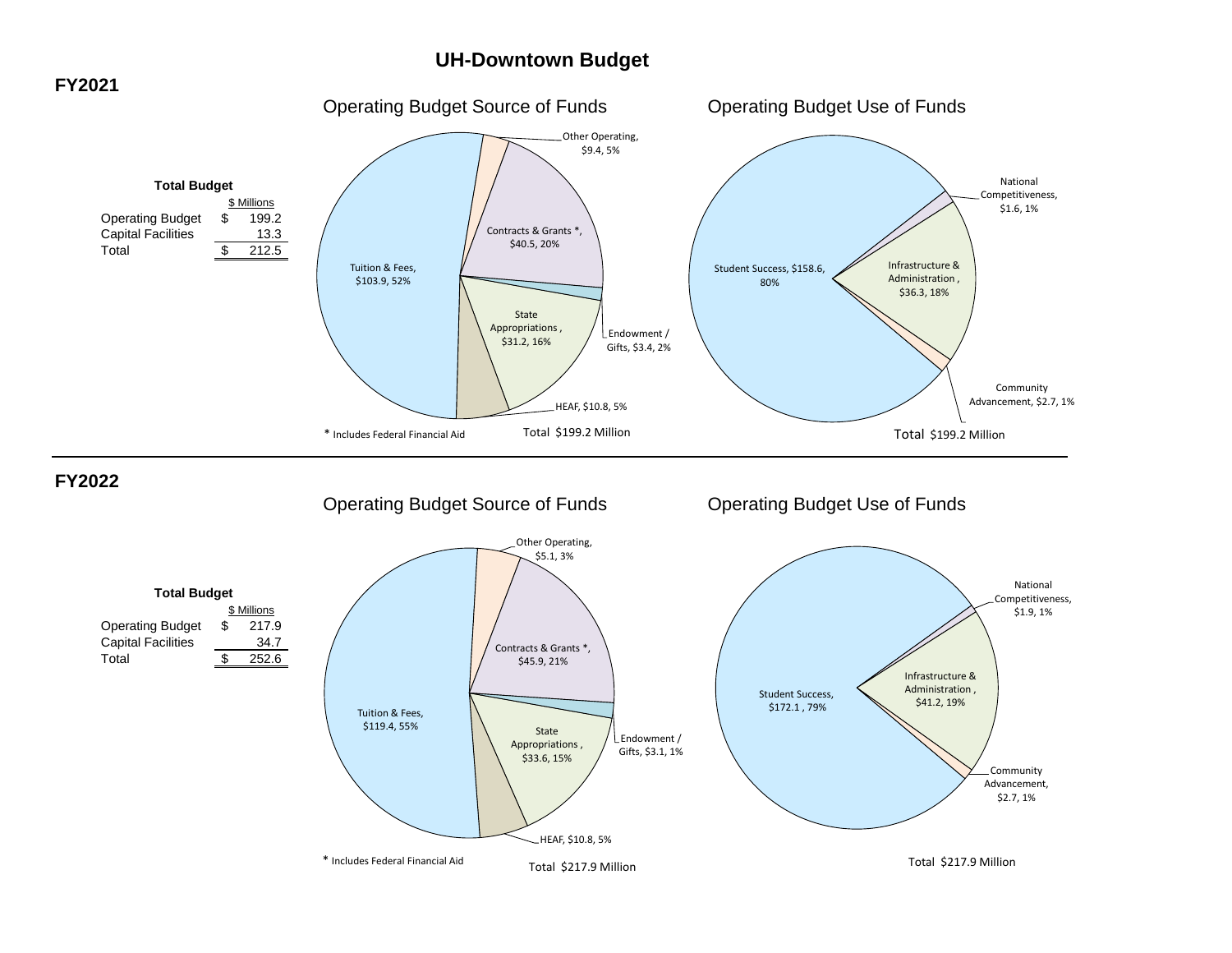# **UH - Downtown Revenues FY2018 - FY2022 \$ in Millions**

|                |                             | A<br>2018<br>Actual |       | B<br>2019<br>Actual |       | $\mathsf{C}$<br>2020<br>Actual |       | D<br>2021<br><b>Budgeted</b> |       | E<br>2022<br><b>Proposed</b> |
|----------------|-----------------------------|---------------------|-------|---------------------|-------|--------------------------------|-------|------------------------------|-------|------------------------------|
| $\mathbf{1}$   | <b>State Appropriations</b> | \$                  | 31.3  | \$                  | 31.5  | \$                             | 32.5  | \$                           | 31.2  | \$<br>33.6                   |
| 2              | <b>HEAF</b>                 |                     | 11.8  |                     | 11.8  |                                | 11.8  |                              | 10.8  | 10.8                         |
| 3              | <b>Tuition &amp; Fees</b>   |                     | 93.2  |                     | 96.7  |                                | 106.9 |                              | 103.9 | 119.4                        |
| 4              | <b>Other Operating</b>      |                     | 6.2   |                     | 7.7   |                                | 6.6   |                              | 9.4   | 5.1                          |
| 5              | Contracts & Grants *        |                     | 38.3  |                     | 45.4  |                                | 55.5  |                              | 40.5  | 45.9                         |
| 6              | Endowment / Gifts           |                     | 2.9   |                     | 3.5   |                                | 3.7   |                              | 3.4   | 3.1                          |
|                |                             |                     |       |                     |       |                                |       |                              |       |                              |
| $\overline{7}$ | Total                       |                     | 183.7 | \$                  | 196.6 | \$                             | 217.0 | \$                           | 199.2 | \$<br>217.9                  |

\* Includes Federal financial aid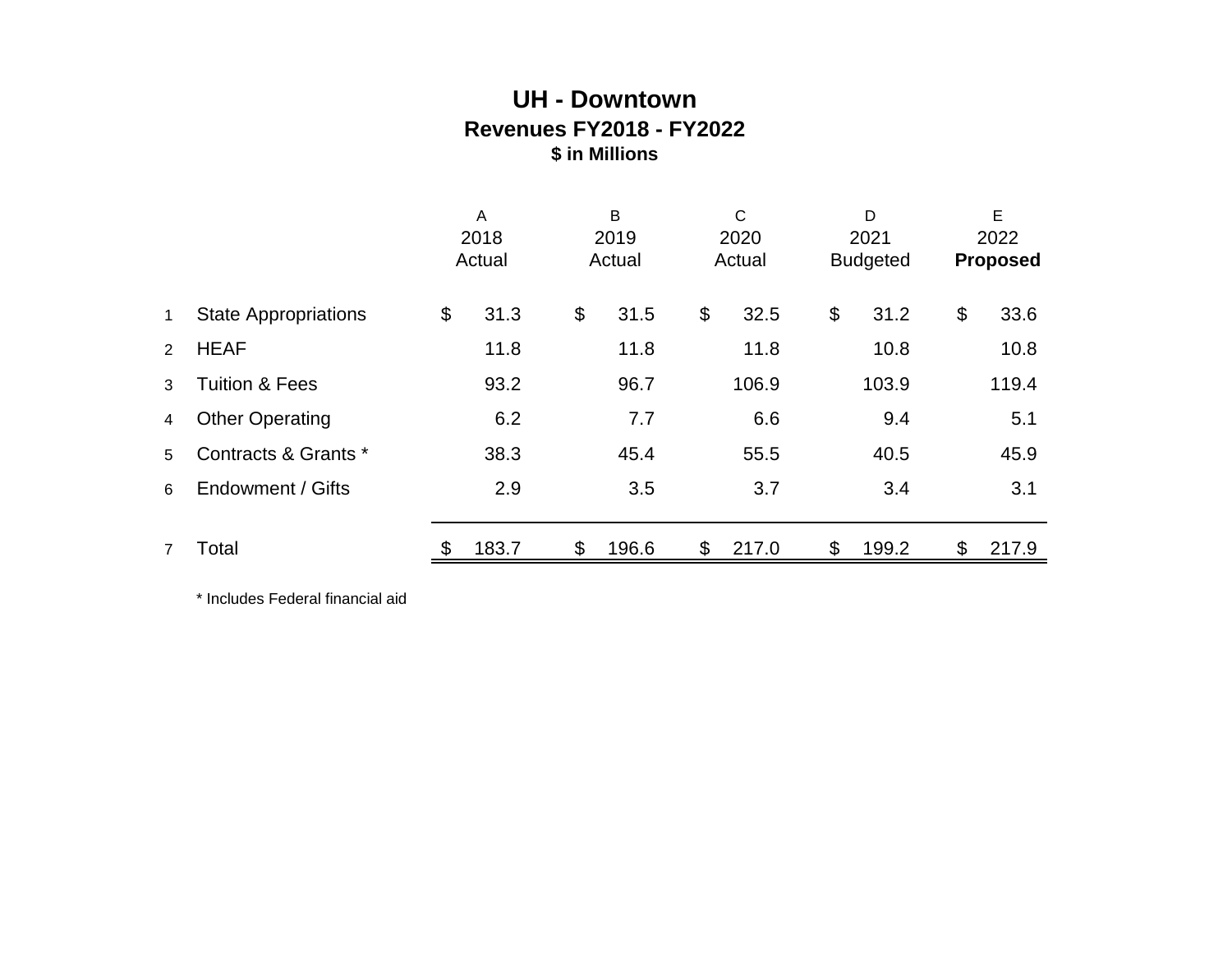# **UH - Downtown Expenditures FY2018 - FY2022 \$ in Millions**

|   |                                 | A<br>2018<br>Actual |       |                | B<br>2019<br>Actual |       | С<br>2020<br>Actual |               | D<br>2021<br><b>Budgeted</b> |    | E<br>2022<br><b>Proposed</b> |
|---|---------------------------------|---------------------|-------|----------------|---------------------|-------|---------------------|---------------|------------------------------|----|------------------------------|
| 1 | <b>Student Success</b>          | \$                  | 145.7 | $\mathfrak{L}$ | 151.4               | $\$\$ | 159.0               | $\frac{1}{2}$ | 158.6                        | \$ | 172.1                        |
| 2 | <b>National Competitiveness</b> |                     | 2.7   |                | 2.4                 |       | 2.6                 |               | 1.6                          |    | 1.9                          |
| 3 | Infrastructure & Administration |                     | 33.1  |                | 33.9                |       | 36.0                |               | 36.3                         |    | 41.2                         |
| 4 | <b>Community Advancement</b>    |                     | 4.3   |                | 3.7                 |       | 3.1                 |               | 2.7                          |    | 2.7                          |
| 5 | Total                           |                     | 185.8 | \$             | 191.4               | \$    | 200.7               | \$            | 199.2                        | \$ | 217.9                        |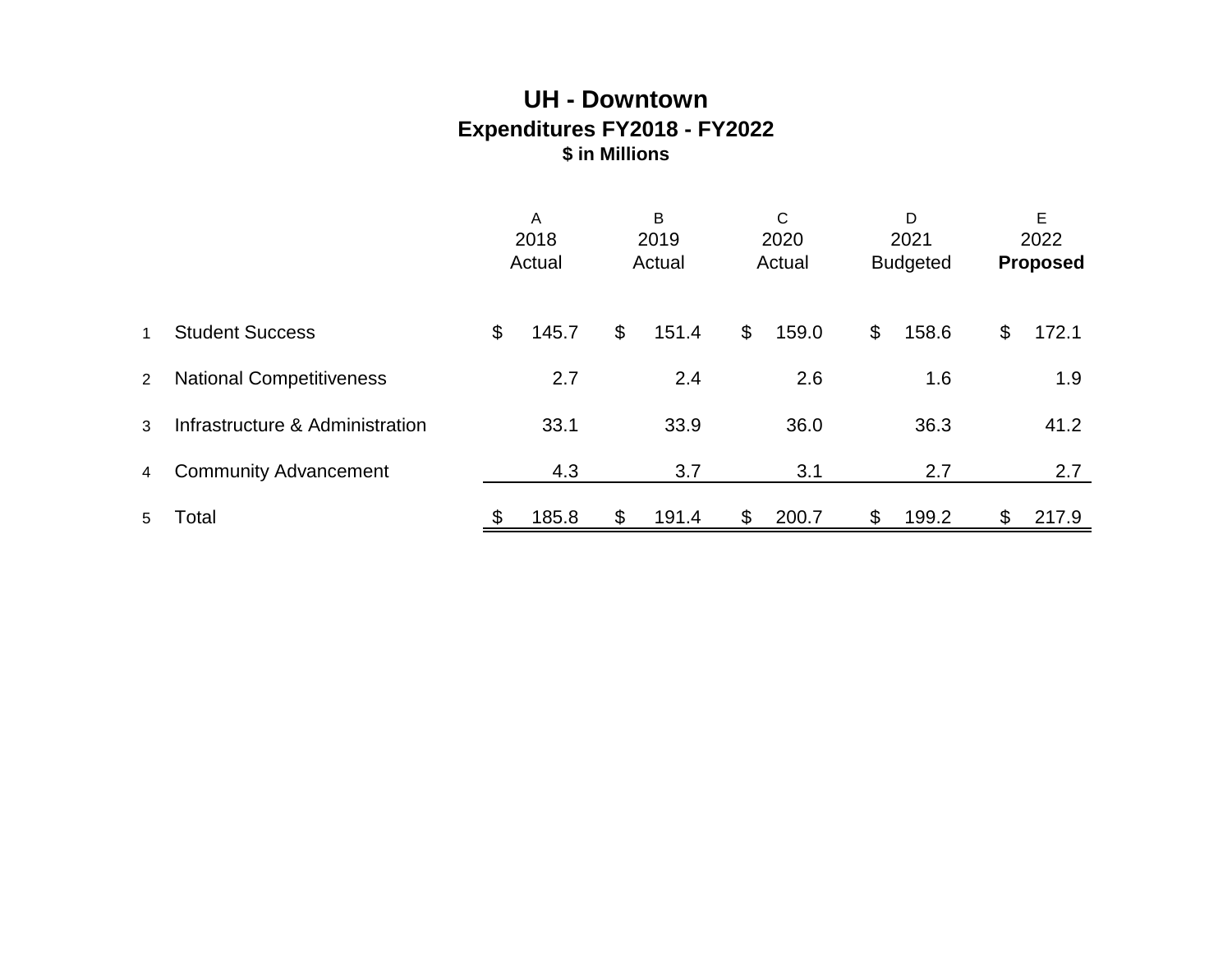# **University of Houston - Downtown FY2022 Operating Budget Expenditures by Function**

|                               | A                    | в                | C                                 | D               | Е            | F                                      | G                               | H                     |                                                 |                                        | K                       | L                       |
|-------------------------------|----------------------|------------------|-----------------------------------|-----------------|--------------|----------------------------------------|---------------------------------|-----------------------|-------------------------------------------------|----------------------------------------|-------------------------|-------------------------|
| <b>Expenditure Budget</b>     | <b>Instruction</b>   | Research         | <b>Academic</b><br><b>Support</b> | Subtotal        |              | <b>Public Service Student Services</b> | Institutional<br><b>Support</b> | <b>Physical Plant</b> | <b>Scholarships &amp;</b><br><b>Fellowships</b> | <b>Auxiliary</b><br><b>Enterprises</b> | FY 2022<br><b>Total</b> | FY 2021<br><b>Total</b> |
| <b>Cost of Goods Sold</b>     | \$                   | $-$ \$<br>$-$ \$ |                                   | -\$             | $-1$ \$      | $-$ \$<br>$-$ \$                       |                                 | $-$ \$                | $-$ \$                                          | $2,000$ \$<br>$-$ \$                   | 2,000                   | 2,000                   |
|                               |                      |                  |                                   |                 |              |                                        |                                 |                       |                                                 |                                        |                         |                         |
| 2 Tenure Track Faculty        | 25,500,522           |                  | 71,098                            | 25,571,620      | 16,229       | 22,851                                 |                                 |                       |                                                 | 42,749                                 | 25,653,449              | 22,833,071              |
|                               |                      |                  |                                   |                 |              |                                        |                                 |                       |                                                 |                                        |                         |                         |
| 3 Non-Tenure Track Faculty    | 5,704,451            |                  | 76,969                            | 5,781,420       | 14,312       |                                        |                                 |                       |                                                 |                                        | 5,795,732               | 6,027,564               |
| 4 Adjunct Faculty             | 5,274,902            |                  |                                   | 5,274,902       |              |                                        |                                 |                       |                                                 |                                        | 5,274,902               | 5,246,030               |
| 5 Graduate Assistant          |                      |                  |                                   |                 |              |                                        |                                 |                       |                                                 |                                        |                         |                         |
| 6 Exempt Staff                | 1,703,444            | 504,379          | 12,626,205                        | 14,834,028      | 825,870      | 3,348,258                              | 9,022,424                       | 732,817               |                                                 | 2,553,789                              | 31,317,186              | 28,613,237              |
| 7 Non-Exempt Staff            | 887,739              | 43,904           | 4,758,570                         | 5,690,213       | 236,622      | 1,763,848                              | 3,893,122                       | 1,736,478             |                                                 | 1,129,623                              | 14,449,906              | 13,466,384              |
| 8 Student Employees           | 172,667              | 4,662            | 864,451                           | 1,041,780       | 38,281       | 413,654                                | 94,807                          | 7,942                 | 580,000                                         | 367,722                                | 2,544,186               | 2,295,535               |
| 9 Summer Instruction Salaries | 3,019,568            |                  |                                   | 3,019,568       |              |                                        |                                 |                       |                                                 |                                        | 3,019,568               | 2,720,423               |
| 10 Benefits                   | 10,581,045           | 192,789          | 5,480,038                         | 16,253,872      | 318,330      | 1,619,771                              | 3,957,079                       | 1,046,891             |                                                 | 1,032,536                              | 24,228,479              | 22,539,722              |
| 11 Subtotal                   | 52,844,338           | 745,734          | 23,877,331                        | 77,467,403      | 1,449,644    | 7,168,382                              | 16,967,432                      | 3,524,128             | 580,000                                         | 5,126,419                              | 112,283,408             | 103,741,966             |
|                               |                      |                  |                                   |                 |              |                                        |                                 |                       |                                                 |                                        |                         |                         |
|                               |                      |                  |                                   |                 |              |                                        |                                 |                       |                                                 |                                        |                         |                         |
| 12 Capital                    |                      | 35,000           | 2,932,456                         | 2,967,456       |              | 23,842                                 | 675,683                         | 3,672                 |                                                 | 15,000                                 | 3,685,653               | 4,562,264               |
|                               |                      |                  |                                   |                 |              |                                        |                                 |                       |                                                 |                                        |                         |                         |
| 13 M&O                        | 2,103,445            | 1,122,720        | 10,334,130                        | 13,560,295      | 906,051      | 1,936,119                              | 10,779,196                      | 4,708,390             | $\sim$                                          | 4,049,902                              | 35,939,953              | 33, 133, 979            |
| 14 Travel & Business Expense  | 256,108              | 44,299           | 31,520                            | 331,927         | 296,549      | 50,355                                 | 128,771                         | 8,301                 |                                                 | 384,097                                | 1,200,000               |                         |
| 15 Debt Service               |                      |                  |                                   |                 |              |                                        |                                 | 2,559,250             |                                                 | 2,858,355                              | 5,417,605               | 5,402,273               |
| 16 Utilities                  |                      |                  |                                   |                 |              |                                        |                                 | 1,852,164             |                                                 | 216,848                                | 2,069,012               | 2,139,012               |
| 17 Scholarship & Fellowship   |                      |                  |                                   |                 |              |                                        |                                 |                       | 57,268,554                                      |                                        | 57,268,554              | 50,242,551              |
| 18 Subtotal                   | 2,359,553            | 1,202,019        | 13,298,106                        | 16,859,678      | 1,202,600    | 2,010,316                              | 11,583,650                      | 9,131,777             | 57,268,554                                      | 7,524,202                              | 105,580,777             | 95,480,079              |
| 19 Total Expenditure Budget   | 55,203,891 \$<br>-\$ | 1,947,753 \$     | $37,175,437$ $\frac{\ }{ }$ \$    | $94,327,081$ \$ | 2,652,244 \$ | 9,178,698 \$                           | 28,551,082 \$                   | 12,655,905 \$         | 57,848,554 \$                                   | $12,652,621$ \$                        | 217,866,185             | 199,224,045<br>- 5      |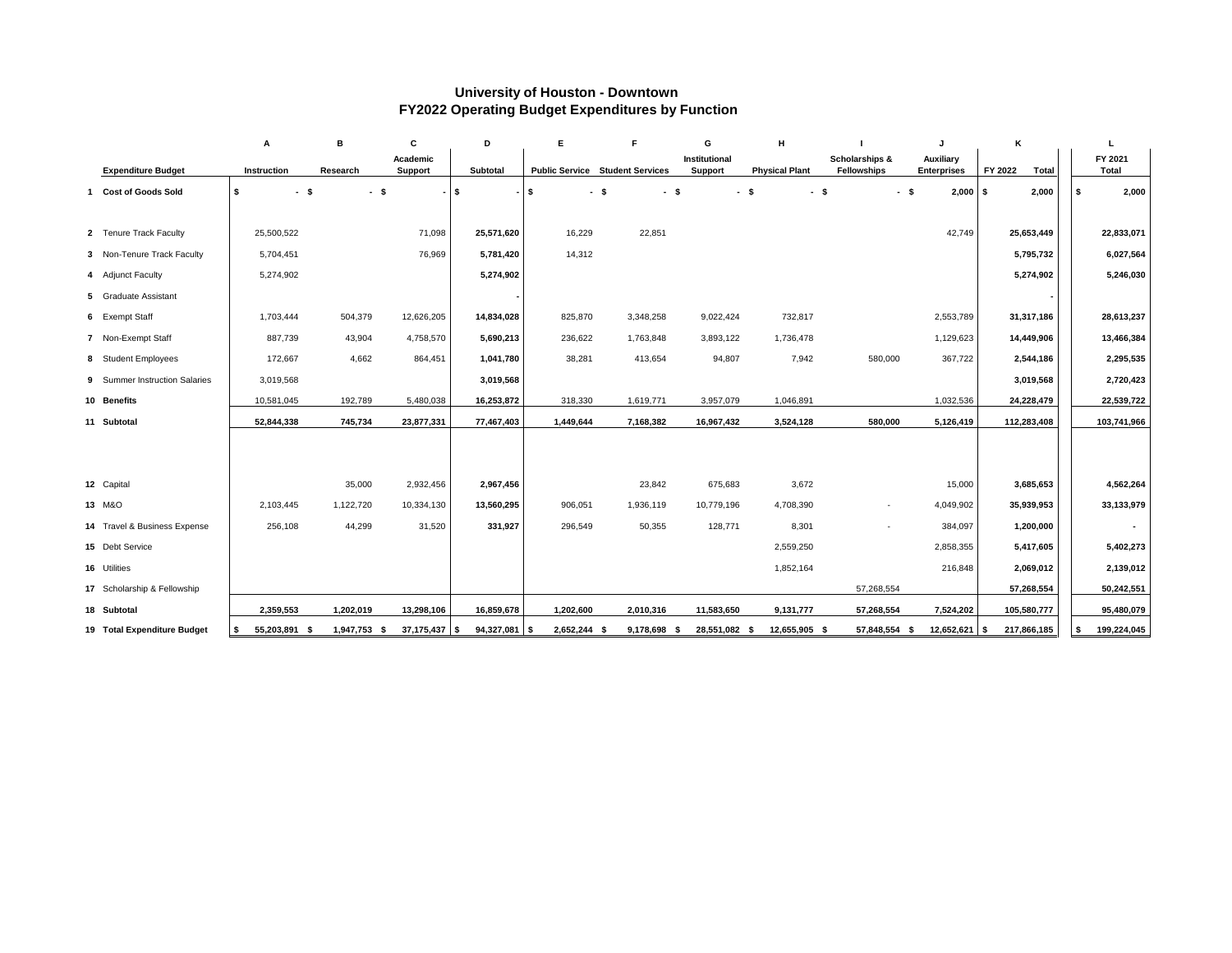# **University of Houston-Downtown**

**Appendix A - Allocation of New FY 2022 Resources**

| <b>Revenue Changes</b> |                                      | A                          |               | <b>Reallocations</b>                                                   | B                        |
|------------------------|--------------------------------------|----------------------------|---------------|------------------------------------------------------------------------|--------------------------|
|                        | <b>Appropriations Bill</b>           |                            | $\mathcal{D}$ | <b>Reallocations - ASA Division</b><br><b>Subtotal - Reallocations</b> | (474, 836)<br>(474, 836) |
|                        | <b>General Revenue</b>               | 2,222,607<br><sup>\$</sup> |               |                                                                        |                          |
| 2                      | <b>Subtotal General Revenue</b>      | 2,222,607                  |               |                                                                        |                          |
|                        | <b>Tuition and Fees</b>              |                            |               |                                                                        |                          |
| 3                      | <b>Consolidated Tuition and Fees</b> | 4,019,097                  |               | <b>Priority/Initiative Allocations</b>                                 | $\mathbf C$              |
| 4                      | Enrollment Increase/(Decrease)       | 2,270,000                  |               |                                                                        |                          |
| 5                      | <b>Subtotal Tuition and Fees</b>     | 6,289,097                  |               | Priority 1. Student Success (p-5.7-8)                                  |                          |
|                        |                                      |                            | 3             | <b>Student Support</b>                                                 | \$<br>480,570            |
|                        | Other                                |                            | 4             | Financial Aid                                                          | 1,011,607                |
| 6                      | <b>Fund Balance</b>                  | 501,200                    | 5             | Retention & Graduation Rates                                           | 1,052,815                |
|                        | Subtotal Other                       | 501,200                    | 6             | <b>Subtotal - Student Success</b>                                      | 2,544,992                |
|                        | <b>Total Net Revenue</b>             | 9,012,904                  |               | Priority 2. National Competitiveness (p-5.9)                           |                          |
|                        |                                      |                            | 7             | Faculty Recruitment and Retention                                      | 2,440,172                |
|                        |                                      |                            | 8             | Subtotal - National Competitiveness                                    | 2,440,172                |
|                        |                                      |                            |               | Priority 3. University Infrastructure & Administration (p-5.10-11)     |                          |
|                        |                                      |                            | 9             | Recruit/Retain Highly Qualified Staff                                  | 1,904,200                |
|                        |                                      |                            | 10            | Physical Plant Maint. & Upgrades                                       | 118,000                  |
|                        |                                      |                            | 11            | Technology Maint. & Upgrades                                           | 646,567                  |
|                        |                                      |                            | 12            | Campus Safety/Security                                                 | 88,394                   |
|                        |                                      |                            | 13            | General Administration & Operations                                    | 1,596,503                |
|                        |                                      |                            | 14            | Subtotal - University Infrastructure & Administration                  | 4,353,664                |
|                        |                                      |                            |               | Priority 4. Community Advancement (p-5.12)                             |                          |
|                        |                                      |                            | 15            | <b>Community Awareness</b>                                             | 148,912                  |
|                        |                                      |                            | 16            | <b>Subtotal - Community Advancement</b>                                | 148,912                  |

**Total Priority/Initiative Allocations \$ 9,487,740**

**Total Net Reallocations and New Allocations \$ 9,012,904**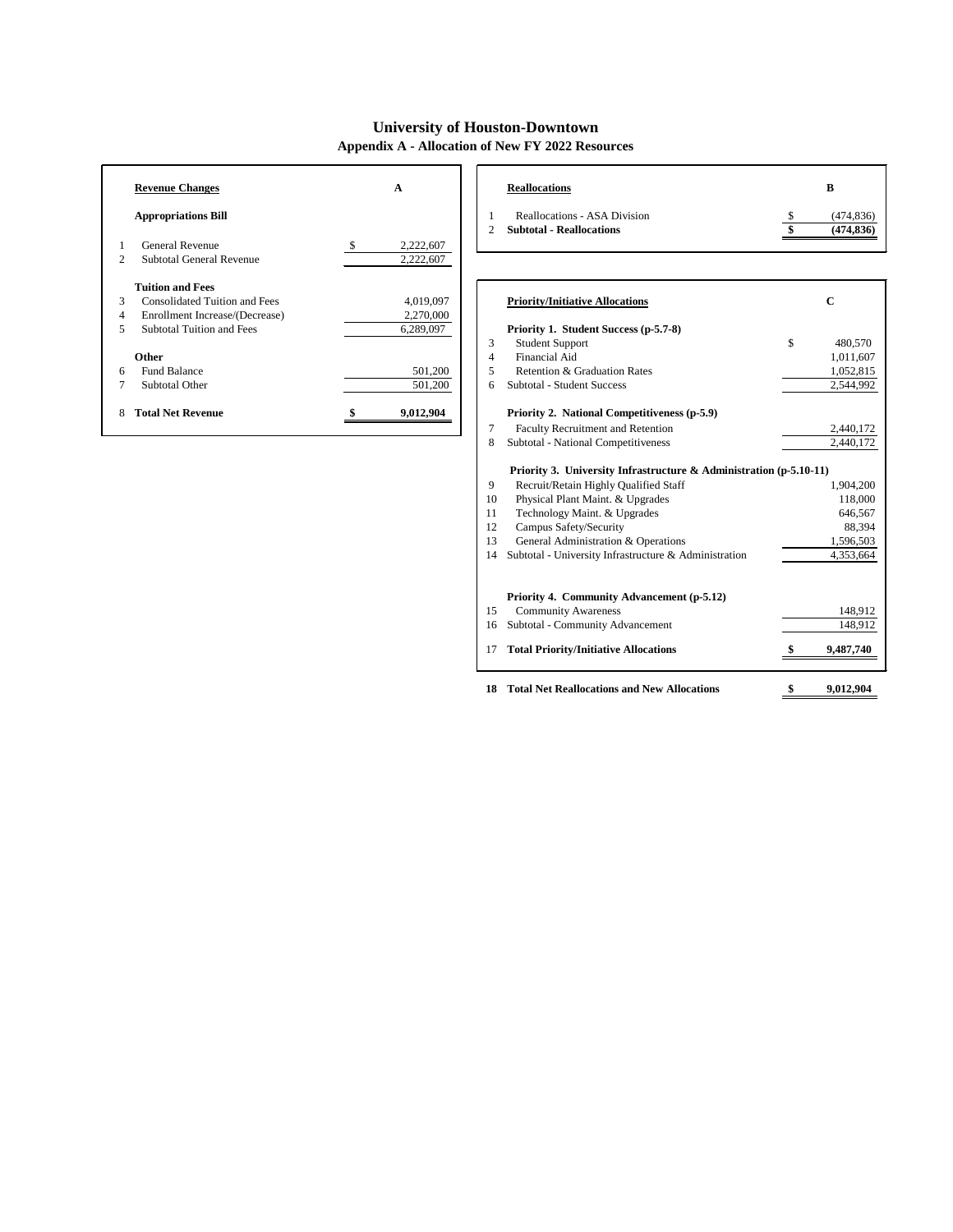# **University of Houston-Downtown Appendix B - Allocation of FY 2022 HEAF**

| <b>FY2022 Allocations</b> | <b>Priority/Initiative</b>                                         | <b>HEAF</b>   |
|---------------------------|--------------------------------------------------------------------|---------------|
| <b>HEAF</b><br>10,828,344 | Priority 1. Student Success (p-5.8)                                |               |
|                           | 1 Recruiting/Enrollment Services                                   | \$<br>220,903 |
|                           | 2 Library Support                                                  | 2,349,124     |
|                           | 3 Academic Facilities & Equipment                                  | 1,635,332     |
|                           | 4 Debt Service - STEM Bldg.                                        | 2,559,250     |
|                           | 5 Subtotal                                                         | 6,764,609     |
|                           | Priority 2. National Competitiveness (p-5.9)                       |               |
|                           | 6 Facilities/Labs and Technology                                   | 463,000       |
|                           | 7 Subtotal                                                         | 463,000       |
|                           | Priority 3. University Infrastructure $\&$ Administration (p-5.10) |               |
|                           | 8 Physical Plant Maintenance & Upgrades                            | 2,160,000     |
|                           | 9 Technology Maintenance & Upgrades                                | 1,175,000     |
|                           | 10 Campus Safety/Security                                          | 130,000       |
|                           | 11 General Administration & Operations                             | 135,735       |
|                           | 12 Subtotal                                                        | 3,600,735     |
|                           | 13 Total Priority/Initiative Allocations                           | 10,828,344    |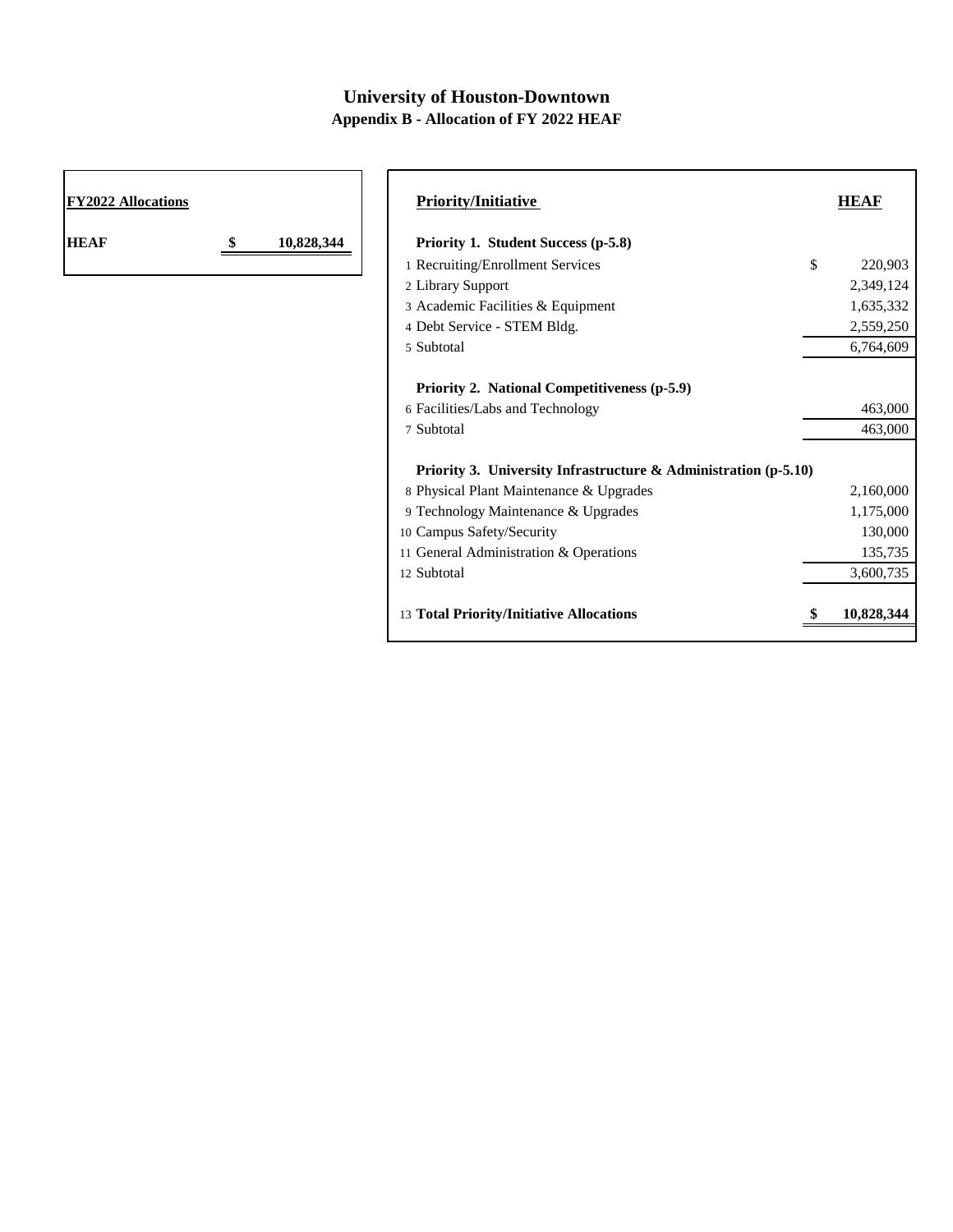### **University of Houston-Downtown Table 1 - Sources & Uses (\$ in Millions)**

|                                                       |                           | $\mathbf A$       |                           | B                           | $\mathbf C$ |               | D              |               | E                        | $\mathbf{F}$                |                           | G             |
|-------------------------------------------------------|---------------------------|-------------------|---------------------------|-----------------------------|-------------|---------------|----------------|---------------|--------------------------|-----------------------------|---------------------------|---------------|
| <b>Operating &amp; Restricted Budget</b>              |                           | <b>Historical</b> |                           |                             |             |               | <b>Current</b> |               |                          |                             |                           | <b>New</b>    |
|                                                       |                           | <b>FY2020</b>     |                           | ----------Change----------- |             |               | <b>FY2021</b>  |               |                          | ----------Change----------- |                           | <b>FY2022</b> |
|                                                       |                           | <b>Budget</b>     |                           | <b>Dollars</b>              | Percent     |               | <b>Budget</b>  |               | <b>Dollars</b>           | Percent                     |                           | <b>Budget</b> |
| <b>Source of Funds</b>                                |                           |                   |                           |                             |             |               |                |               |                          |                             |                           |               |
| 1 State Appropriations                                | \$                        | 32.5              | $\boldsymbol{\mathsf{S}}$ | (1.3)                       | $-4.1%$     | $\mathcal{S}$ | 31.2           | \$            | 2.4                      | 7.6%                        | $\mathcal{S}$             | 33.6          |
| 2 HEAF                                                |                           | 9.0               |                           | (0.2)                       | $-1.8%$     |               | 8.8            |               | (0.2)                    | $-1.8%$                     |                           | 8.7           |
| 3 Tuition & Fees                                      |                           | 102.2             |                           | 1.7                         | 1.7%        |               | 103.9          |               | 15.4                     | 14.9%                       |                           | 119.4         |
| 4 Other Operating                                     |                           | 8.6               |                           | 2.8                         | 32.5%       |               | 11.4           |               | (4.3)                    | $-37.3%$                    |                           | 7.2           |
| 5 Contracts & Grants                                  |                           | 40.6              |                           | (0.1)                       | $-0.4%$     |               | 40.5           |               | 5.4                      | 13.4%                       |                           | 45.9          |
| 6 Endowment Income/Gifts                              |                           | 2.8               |                           | 0.6                         | 21.8%       |               | 3.4            |               | (0.2)                    | $-6.3%$                     |                           | 3.2           |
| <b>7 Total Sources</b>                                | \$                        | 195.8             | $\mathbb{S}$              | 3.5                         | 1.8%        | \$            | 199.2          | $\mathbb{S}$  | 18.6                     | 9.4%                        | $\mathcal{S}$             | 217.9         |
| <b>Use of Funds by Object</b>                         |                           |                   |                           |                             |             |               |                |               |                          |                             |                           |               |
| 8 Salaries and Wages - Faculty                        | \$                        | 36.6              | $\mathbb{S}$              | (0.1)                       | $-0.2%$     | $\mathbb{S}$  | 36.6           | $\mathcal{S}$ | 3.2                      | 8.7%                        | $\mathcal{S}$             | 39.7          |
| 9 Salaries and Wages - Staff                          |                           | 43.2              |                           | 1.4                         | 3.3%        |               | 44.6           |               | 3.7                      | 8.2%                        |                           | 48.3          |
| 10 Benefits                                           |                           | 21.5              |                           | 1.0                         | 4.8%        |               | 22.5           |               | 1.7                      | 7.5%                        |                           | 24.2          |
| 11 M&O                                                |                           | 34.2              |                           | (1.0)                       | $-3.1%$     |               | 33.1           |               | 4.0                      | 12.1%                       |                           | 37.1          |
| 12 Capital                                            |                           | 4.5               |                           | 0.1                         | 2.3%        |               | 4.6            |               | (0.9)                    | $-19.2%$                    |                           | 3.7           |
| 13 Scholarships                                       |                           | 49.8              |                           | 0.4                         | 0.8%        |               | 50.2           |               | 7.0                      | 14.0%                       |                           | 57.3          |
| 14 Debt Service                                       |                           | 3.8               |                           | 1.6                         | 43.1%       |               | 5.4            |               | 0.0                      | 0.3%                        |                           | 5.4           |
| 15 Utilities                                          |                           | 2.1               |                           |                             | 0.0%        |               | 2.1            |               | (0.1)                    | $-3.3%$                     |                           | 2.1           |
| 17 Total Uses                                         | \$                        | 195.8             | $\boldsymbol{\mathsf{S}}$ | $3.5$                       | 1.8%        | \$            | 199.2          | \$            | 18.6                     | 9.4%                        | \$                        | 217.9         |
| <b>Capital Facilities Budget</b>                      |                           |                   |                           |                             |             |               |                |               |                          |                             |                           |               |
| <b>Source of Funds</b>                                |                           |                   |                           |                             |             |               |                |               |                          |                             |                           |               |
| 18 HEAF                                               | \$                        | 2.8               | $\mathbb{S}$              | (0.8)                       | $-27.5%$    | \$            | 2.0            | $\mathbb{S}$  | 0.2                      | 7.7%                        | \$                        | 2.2           |
| 19 Bonds                                              |                           | 1.2               |                           | 10.1                        | 840.4%      |               | 11.3           |               | 21.2                     | 188.0%                      |                           | 32.5          |
| 21 Other                                              |                           | 0.3               |                           | (0.3)                       | $-83.3%$    |               | 0.1            |               | $\overline{\phantom{a}}$ | $0.0\%$                     |                           | 0.1           |
| <b>23 Total Sources</b>                               | \$                        | 4.3               | \$                        | 9.1                         | 212.3%      | $\mathcal{S}$ | 13.3           | \$            | 21.4                     | 160.2%                      | $\boldsymbol{\mathsf{S}}$ | 34.7          |
| <b>Use of Funds by Object</b>                         |                           |                   |                           |                             |             |               |                |               |                          |                             |                           |               |
| 24 Construction                                       | \$                        | 1.2               | $\mathbb{S}$              | 10.1                        | 841.7%      | $\mathcal{S}$ | 11.3           | $\mathcal{S}$ | 21.2                     | 187.7%                      |                           | 32.5          |
| 25 Major Rehabilitation                               |                           | 3.1               |                           | (1.0)                       | $-33.1%$    |               | 2.1            |               | 0.2                      | 7.5%                        |                           | 2.2           |
| 27 Total Uses                                         | $\boldsymbol{\mathsf{S}}$ | 4.3               | \$                        | 9.1                         | 212.5%      | $\mathcal{S}$ | 13.4           | $\mathbb{S}$  | 21.4                     | 159.8%                      | $\mathcal{S}$             | 34.7          |
|                                                       |                           |                   |                           |                             |             |               |                |               |                          |                             |                           |               |
| <b>Total Operating, Restricted and Capital Budget</b> |                           |                   |                           |                             |             |               |                |               |                          |                             |                           |               |
| 28                                                    | <sup>2</sup>              | 200.0             | $\mathbb{S}$              | 12.5                        | 6.3%        | $\mathcal{S}$ | 212.5          | $\mathcal{S}$ | 40.0                     | 18.8%                       | S.                        | 252.6         |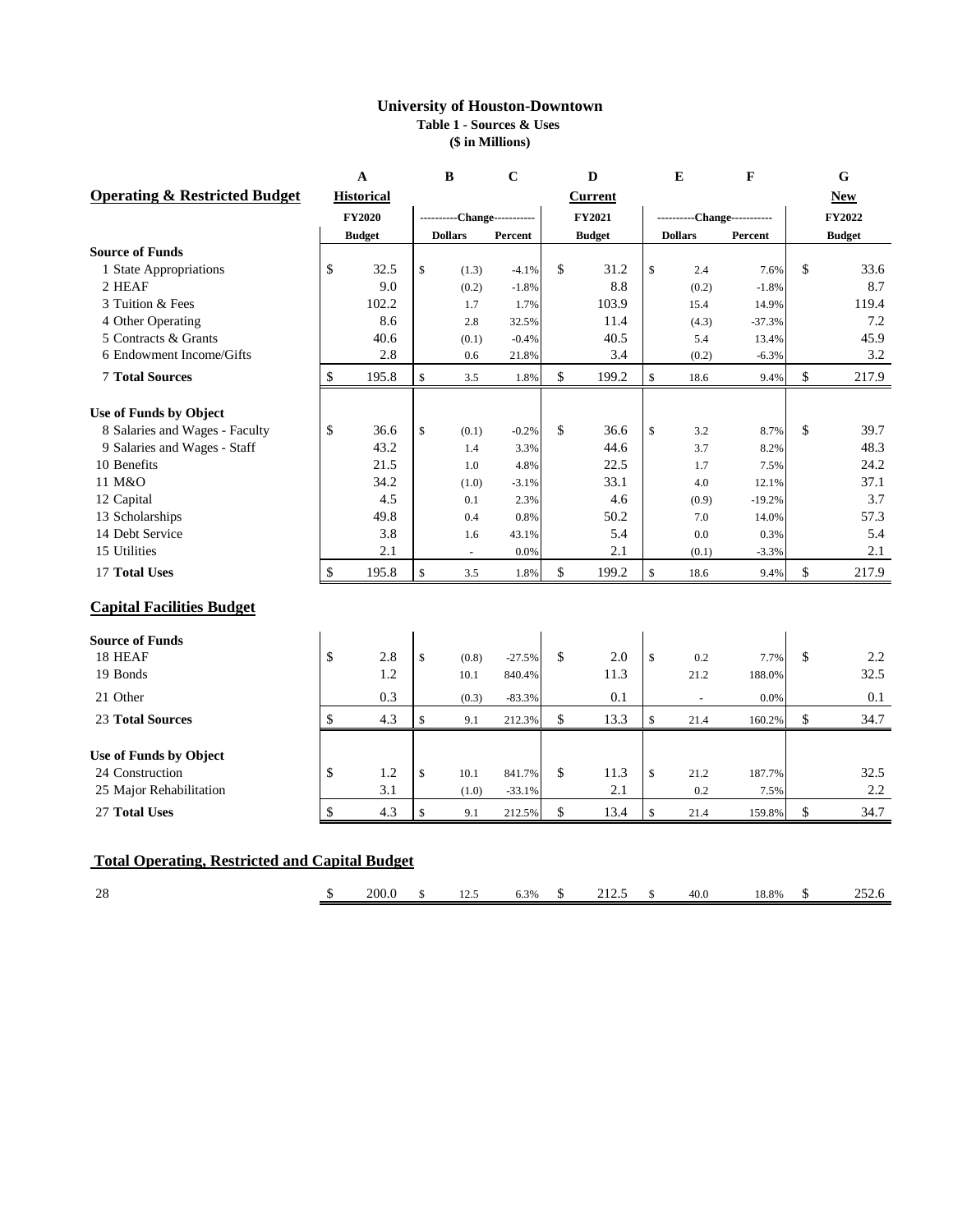# **University of Houston-Downtown Table 2 - Operations**

|                                               | <b>FY2021</b>             |               | ----------Change----------- |                |          |               | <b>FY2022</b> |  |  |
|-----------------------------------------------|---------------------------|---------------|-----------------------------|----------------|----------|---------------|---------------|--|--|
|                                               |                           | <b>Budget</b> |                             | <b>Dollars</b> | Percent  |               | <b>Budget</b> |  |  |
| <b>Source of Funds</b>                        |                           |               |                             |                |          |               |               |  |  |
| <b>General Funds</b>                          |                           |               |                             |                |          |               |               |  |  |
| <b>State General Revenue Appropriations</b>   |                           |               |                             |                |          |               |               |  |  |
| Formula Funding                               | \$                        | 23,968,902    | \$                          | 2,206,858      | 9.2%     | \$            | 26,175,760    |  |  |
| Special Items                                 |                           | 283,464       |                             | 15,749         | 5.6%     |               | 299,213       |  |  |
| <b>State Benefits Appropriation</b>           |                           | 6,867,459     |                             | 159,366        | 2.3%     |               | 7,026,825     |  |  |
| Dedicated Appropriations-TX CWS/License Plate |                           | 82,500        |                             |                | 0.0%     |               | 82,500        |  |  |
| Subtotal State General Revenue Appropriations |                           | 31,202,325    |                             | 2,381,973      | 7.6%     |               | 33,584,298    |  |  |
| Tuition and Fees                              |                           |               |                             |                |          |               |               |  |  |
| Statutory & Graduate Premium                  |                           | 19,602,632    |                             | 2,598,486      | 13.3%    |               | 22,201,118    |  |  |
| <b>Subtotal Tuition and Fees</b>              |                           | 19,602,632    |                             | 2,598,486      | 13.3%    |               | 22,201,118    |  |  |
| <b>HEAF</b>                                   |                           | 10,828,344    |                             |                | 0.0%     |               | 10,828,344    |  |  |
| Income on State Treasury Deposits             |                           | 85,000        |                             | (65,000)       | $-76.5%$ |               | 20,000        |  |  |
| <b>Fund Balance</b>                           |                           | 539,000       |                             | (499,000)      | $-92.6%$ |               | 40,000        |  |  |
| <b>Subtotal General Funds</b>                 |                           | 62,257,301    |                             | 4,416,459      | 7.1%     |               | 66,673,760    |  |  |
| <b>Designated</b>                             |                           |               |                             |                |          |               |               |  |  |
| Tuition and Fees                              |                           |               |                             |                |          |               |               |  |  |
| Designated Tuition - General                  |                           | 55,428,153    |                             | 10,830,533     | 19.5%    |               | 66,258,686    |  |  |
| Designated Tuition - Differential             |                           | 3,761,064     |                             | 103,036        | 2.7%     |               | 3,864,100     |  |  |
| Library Fee                                   |                           | 1,907,223     |                             | 198,869        | 10.4%    |               | 2,106,092     |  |  |
| <b>Technology Fee</b>                         |                           | 4,907,324     |                             | 598,975        | 12.2%    |               | 5,506,299     |  |  |
| Major/Department/Class Fees                   |                           | 8,660,956     |                             | 501,432        | 5.8%     |               | 9,162,388     |  |  |
| <b>Subtotal Tuition and Fees</b>              |                           | 74,664,720    |                             | 12,232,845     | 16.4%    |               | 86,897,565    |  |  |
| <b>Indirect Cost</b>                          |                           | 191,560       |                             | 49,198         | 25.7%    |               | 240,758       |  |  |
| Investment Income on Non-Endowed Funds        |                           | 550,000       |                             | 217,800        | 39.6%    |               | 767,800       |  |  |
| <b>Endowment Income</b>                       |                           | 323,913       |                             | 8,959          | 2.8%     |               | 332,872       |  |  |
| Contracts / Grants / Gifts                    |                           | 57,880        |                             | (11,880)       | $-20.5%$ |               | 46,000        |  |  |
| Self Supporting Organizations/Others          |                           | 1,554,400     |                             | (6,500)        | $-0.4%$  |               | 1,547,900     |  |  |
| <b>Fund Balance</b>                           |                           | 5,139,555     |                             | (3,336,053)    | $-64.9%$ |               | 1,803,502     |  |  |
| <b>Subtotal Designated Funds</b>              |                           | 82,482,028    |                             | 9,154,369      | 11.1%    |               | 91,636,397    |  |  |
| <b>Auxiliary Enterprises</b>                  |                           |               |                             |                |          |               |               |  |  |
| <b>Student Fees</b>                           |                           |               |                             |                |          |               |               |  |  |
| <b>Student Service Fee</b>                    |                           | 4,558,243     |                             | 390,362        | 8.6%     |               | 4,948,605     |  |  |
| <b>Recreation and Wellness Center</b>         |                           | 4,975,426     |                             | 224,419        | 4.5%     |               | 5,199,845     |  |  |
| Other Student Fees                            |                           | 196,000       |                             |                | 0.0%     |               | 196,000       |  |  |
| <b>Subtotal Student Fees</b>                  |                           | 9,729,669     |                             | 614,781        | 6.3%     |               | 10,344,450    |  |  |
| Sales & Service - Parking                     |                           | 1,275,000     |                             | (175,000)      | $-13.7%$ |               | 1,100,000     |  |  |
| Sales & Service - Athletics/Hotel/UC/Other    |                           | 1,241,818     |                             | (53, 647)      | $-4.3%$  |               | 1,188,171     |  |  |
| <b>Fund Balance</b>                           |                           | 454,416       |                             | (383, 416)     | $-84.4%$ |               | 71,000        |  |  |
| <b>Subtotal Auxiliary Funds</b>               |                           | 12,700,903    |                             | 2,718          | 0.0%     |               | 12,703,621    |  |  |
| <b>Total Current Operating Funds</b>          |                           | 157,440,232   |                             | 13,573,546     | 8.6%     |               | 171,013,778   |  |  |
| <b>Interfund Transfer</b>                     |                           | (2,055,854)   |                             | (155, 146)     | 7.5%     |               | (2,211,000)   |  |  |
| <b>Total Sources</b>                          | -S                        | 155,384,378   | \$                          | 13,418,400     | 8.6%     | $\mathsf{\$}$ | 168,802,778   |  |  |
| Use of Funds by Object                        |                           |               |                             |                |          |               |               |  |  |
| <b>Salaries and Wages</b>                     | \$                        | 79,506,616    | \$                          | 6,867,678      | 8.6%     | \$            | 86,374,294    |  |  |
| <b>Benefits</b>                               |                           | 22, 231, 157  |                             | 1,668,148      | 7.5%     |               | 23,899,305    |  |  |
| M&O                                           |                           | 30,060,899    |                             | 3,971,694      | 13.2%    |               | 34,032,593    |  |  |
| Capital                                       |                           | 4,562,264     |                             | (876, 611)     | $-19.2%$ |               | 3,685,653     |  |  |
|                                               |                           |               |                             | 1,842,159      | 16.0%    |               |               |  |  |
| <b>Scholarships</b>                           |                           | 11,482,157    |                             |                |          |               | 13,324,316    |  |  |
| <b>Debt Service</b>                           |                           | 5,402,273     |                             | 15,332         | 0.3%     |               | 5,417,605     |  |  |
| <b>Utilities</b>                              |                           | 2,139,012     |                             | (70,000)       | $-3.3%$  |               | 2,069,012     |  |  |
| <b>Total Uses</b>                             | $\boldsymbol{\mathsf{S}}$ | 155,384,378   | \$                          | 13,418,400     | 8.6%     | \$            | 168,802,778   |  |  |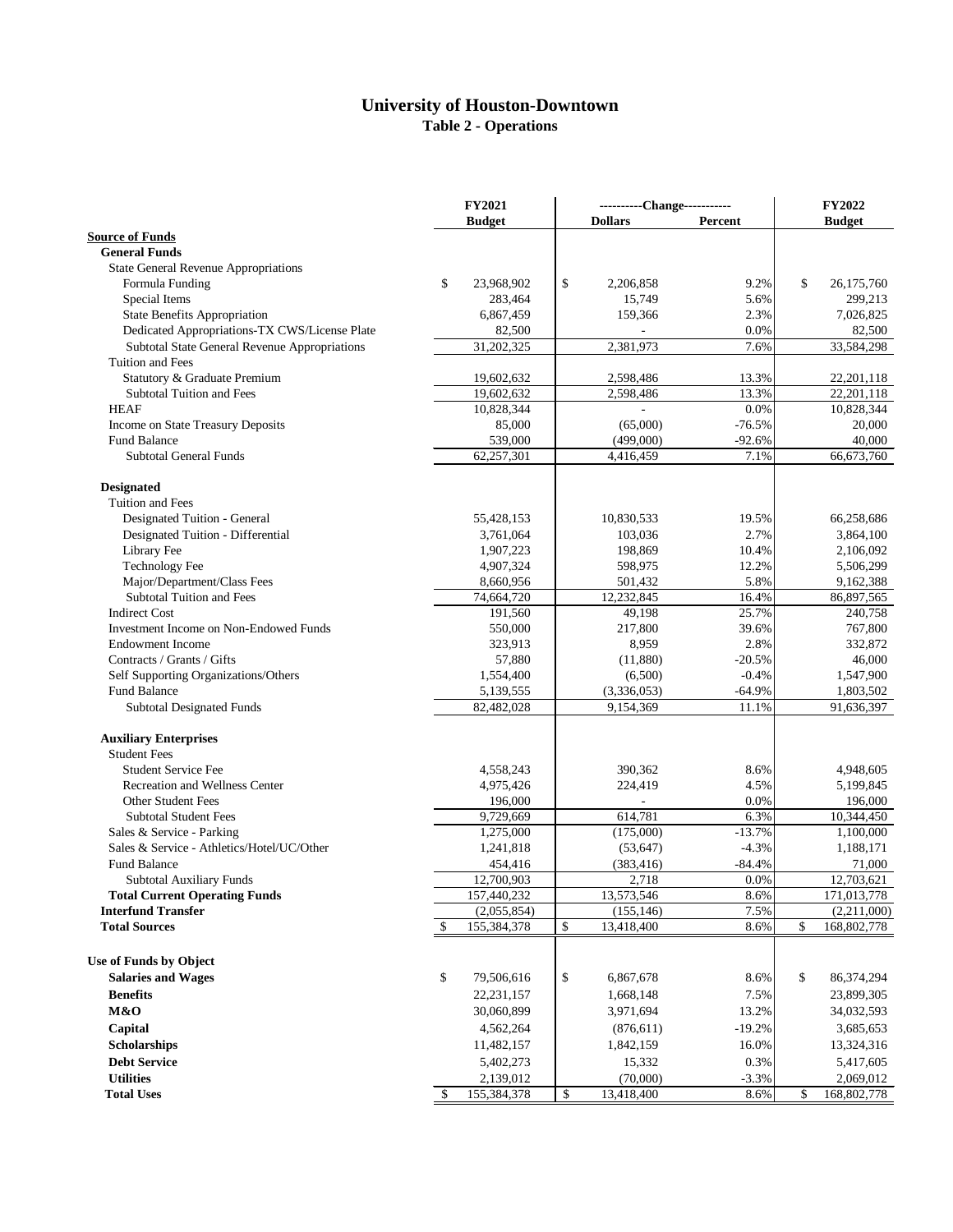### **University of Houston-Downtown Table 3 - Restricted**

|                                      | <b>FY2021</b>   | ----------Change----------- | <b>FY2022</b> |                  |
|--------------------------------------|-----------------|-----------------------------|---------------|------------------|
|                                      | <b>Budget</b>   | <b>Dollars</b>              | Percent       | <b>Budget</b>    |
| <b>Source of Funds</b>               |                 |                             |               |                  |
| <b>Restricted</b>                    |                 |                             |               |                  |
| <b>Contracts and Grants</b>          |                 |                             |               |                  |
| Research                             | \$<br>3,144,138 | \$<br>233,507               | 7.4%          | \$.<br>3,377,645 |
| Financial Aid                        | 37, 315, 368    | 5,202,697                   | 13.9%         | 42,518,065       |
| Gifts                                | 1,462,056       | (177,056)                   | $-12.1%$      | 1,285,000        |
| Endowment Income                     | 874,289         | 50,770                      | 5.8%          | 925,059          |
| <b>Other Restricted</b>              | 815,666         | (89, 755)                   | $-11.0%$      | 725,911          |
| <b>Total Current Operating Funds</b> | 43,611,517      | 5,220,163                   | 12.0%         | 48,831,680       |
| <b>Interfund Transfer</b>            | 228,150         | 3,577                       | 1.6%          | 231,727          |
| <b>Total Sources</b>                 | 43,839,667      | \$<br>5,223,740             | 11.9%         | \$49,063,407     |
| Use of Funds by Object               |                 |                             |               |                  |
| <b>Salaries and Wages</b>            | \$<br>1,695,628 | \$<br>(14,993)              | $-0.9\%$      | \$<br>1,680,635  |
| <b>Benefits</b>                      | 308,565         | 20,609                      | 6.7%          | 329,174          |
| M&O                                  | 3,075,080       | 34,280                      | 1.1%          | 3,109,360        |
| <b>Scholarships</b>                  | 38,760,394      | 5,183,844                   | 13.4%         | 43,944,238       |
| <b>Total Uses</b>                    | 43,839,667      | \$<br>5,223,740             | 11.9%         | 49,063,407       |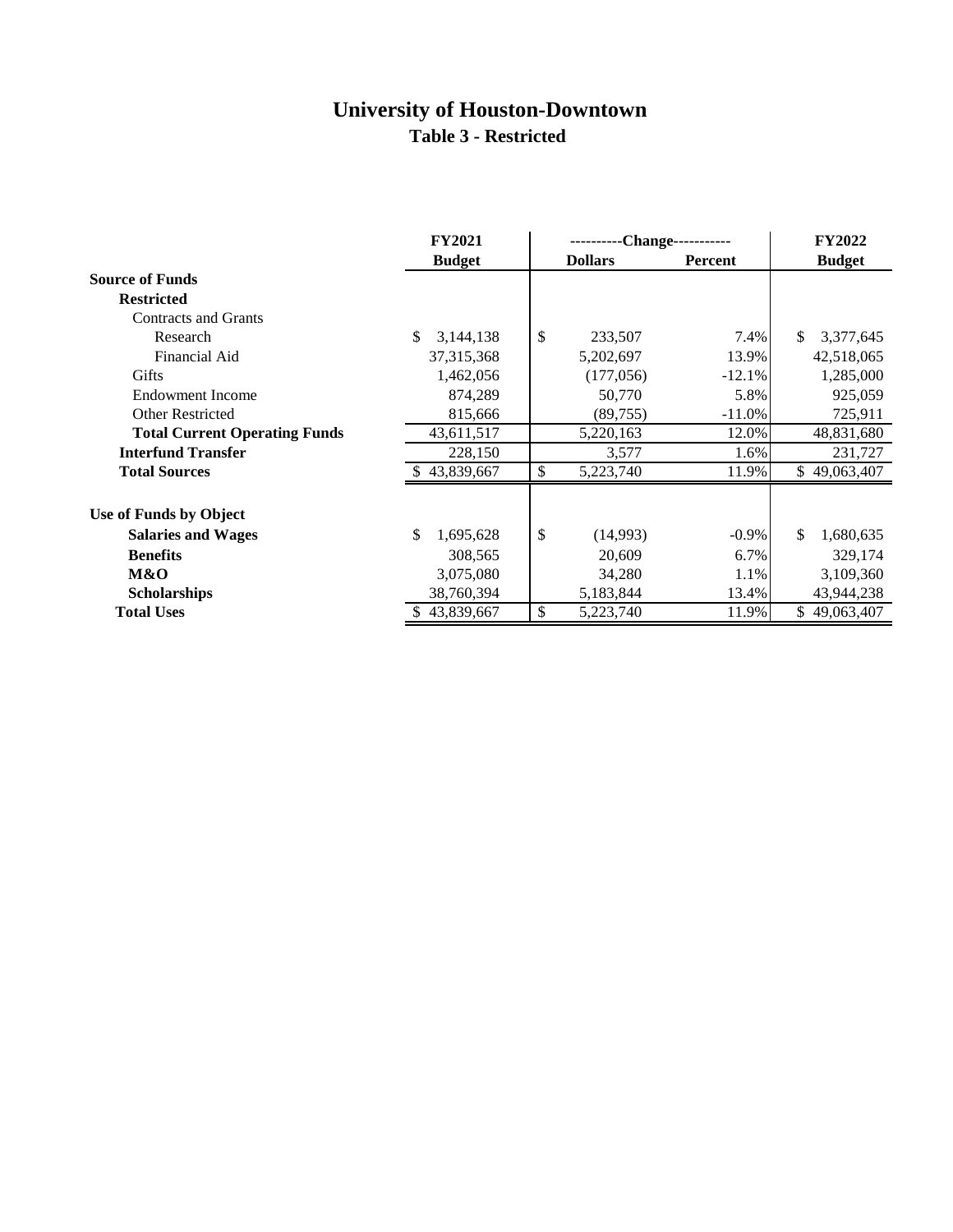|                                                    | ----------------Project Expenditures----------------- |               |                           |               |                                           |              |                      |               |             |    |              |              |        |              |           |
|----------------------------------------------------|-------------------------------------------------------|---------------|---------------------------|---------------|-------------------------------------------|--------------|----------------------|---------------|-------------|----|--------------|--------------|--------|--------------|-----------|
|                                                    |                                                       | Project       |                           | <b>FY2022</b> | <b>Future Year</b>                        |              | <b>Total Project</b> |               | Revenue     |    |              |              |        |              |           |
|                                                    |                                                       | to Date $(1)$ |                           | <b>Budget</b> | <b>Budgets</b>                            |              | <b>Budget</b>        |               | <b>HEAF</b> |    | <b>Bonds</b> | <b>Gifts</b> |        |              | Other     |
| <b>New Construction</b>                            |                                                       |               |                           |               |                                           |              |                      |               |             |    |              |              |        |              |           |
| Wellness and Success Center                        |                                                       | 6,157,627     |                           | 32,504,798    |                                           |              | 38,662,425           | -S            | $\sim$      | Ж  | 35,000,000   |              |        |              | 3,662,425 |
| <b>Subtotal New Construction</b>                   |                                                       | 6,157,627     |                           | 32,504,798    | $\mathcal{S}$<br>$\overline{\phantom{0}}$ | -S           | 38,662,425           | - S           | $\sim$      |    | 35,000,000   | - 56         | $\sim$ | S            | 3,662,425 |
| <b>Major Repairs and Rehabilitation</b>            |                                                       |               |                           |               |                                           |              |                      |               |             |    |              |              |        |              |           |
| <b>Projects Budgeted Annually</b>                  |                                                       |               |                           |               |                                           |              |                      |               |             |    |              |              |        |              |           |
| Capital Renewal/Capital Improvement                |                                                       |               | $\boldsymbol{\mathsf{s}}$ | 1,660,000     |                                           | $\mathbb{S}$ | 1,660,000            | <sup>\$</sup> | 1,660,000   | -S | $\sim$ .     | - S          |        | $-$ \$       |           |
| Additional Funding for O'Kane Theatre Renovations  |                                                       |               |                           | 500,000       |                                           |              | 500,000              | <sup>\$</sup> | 500,000     |    |              |              |        |              |           |
| Girard Street Garage Capital Renewal               |                                                       |               |                           | 51,000        |                                           |              | 51,000               |               |             |    |              |              |        |              | 51,000    |
| <b>Subtotal Major Repairs &amp; Rehabilitation</b> |                                                       | $\sim$        |                           | 2,211,000     | <sup>S</sup><br>$\overline{\phantom{0}}$  | -\$          | 2,211,000            |               | 2,160,000   |    | $\sim$       | - \$         | $\sim$ | <sup>S</sup> | 51,000    |
| <b>Total</b>                                       |                                                       | 6,157,627     |                           | 34,715,798    |                                           |              | 40,873,425           | -8            | 2,160,000   |    | 35,000,000   |              |        | S.           | 3,713,425 |

(1) Project expenditures to date, estimated through August 31, 2021

# **University of Houston-Downtown**

# **Table 4 - Capital Projects**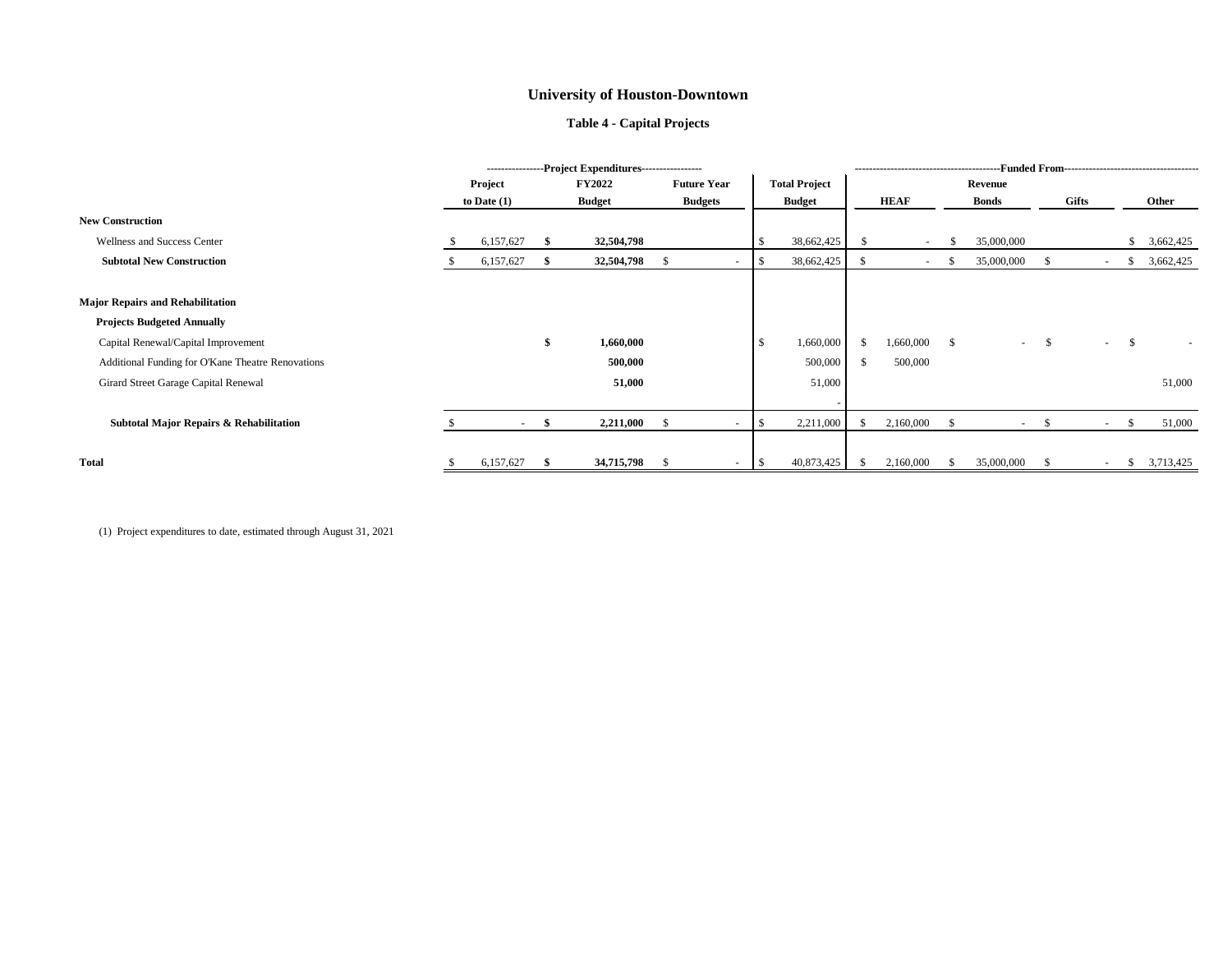# **University of Houston-Downtown Table 7 - Allocation of Student Service Fee**

|                                         |                | <b>FY2021</b> |    |                | ----------Change----------- | <b>FY2022</b> |               |  |
|-----------------------------------------|----------------|---------------|----|----------------|-----------------------------|---------------|---------------|--|
|                                         |                | <b>Budget</b> |    | <b>Dollars</b> | Percent                     |               | <b>Budget</b> |  |
| <b>Sources</b>                          |                |               |    |                |                             |               |               |  |
| <b>Current Year Appropriations</b>      | \$             | 4,583,673     | \$ | 414,932        | 9.1%                        | \$            | 4,998,605     |  |
| Remissions/Exemptions                   |                | (25, 430)     |    | (24,570)       | 96.6%                       |               | (50,000)      |  |
| Other Income                            |                | 249,000       |    | (19,500)       | $-7.8%$                     |               | 229,500       |  |
| <b>Budgeted Fund Balance</b>            |                | 248,749       |    | (248, 749)     | $-100.0%$                   |               |               |  |
| <b>Total Sources</b>                    | $\mathfrak{F}$ | 5,055,992     | \$ | 122,113        | 2.4%                        | \$            | 5,178,105     |  |
| <b>Allocations</b>                      |                |               |    |                |                             |               |               |  |
| <b>Banner Financial Aid Maintenance</b> | \$             | 14,000        | \$ |                | 0.0%                        | \$            | 14,000        |  |
| <b>Bayou Review</b>                     |                | 9,665         |    |                | 0.0%                        |               | 9,665         |  |
| Call Center                             |                | 108,394       |    | (93, 223)      | $-86.0%$                    |               | 15,171        |  |
| <b>Campus Activities Board</b>          |                | 27,600        |    |                | 0.0%                        |               | 27,600        |  |
| <b>Campus Information Center</b>        |                | 84,166        |    |                | 0.0%                        |               | 84,166        |  |
| <b>Career Services</b>                  |                | 495,104       |    | 11,455         | 2.3%                        |               | 506,559       |  |
| Center for Diversity and Inclusion      |                | 62,587        |    |                | 0.0%                        |               | 62,587        |  |
| Clubs and Organizations                 |                | 90,033        |    |                | 0.0%                        |               | 90,033        |  |
| Club Sports Program                     |                | 71,000        |    |                | 0.0%                        |               | 71,000        |  |
| Conference and Events                   |                | 260,506       |    | 1,280          | 0.5%                        |               | 261,786       |  |
| Daxco                                   |                | 5,000         |    |                | 0.0%                        |               | 5,000         |  |
| <b>Disability Services Software</b>     |                | 18,000        |    |                | 0.0%                        |               | 18,000        |  |
| Drama Production                        |                | 46,025        |    |                | 0.0%                        |               | 46,025        |  |
| <b>Enrollment Management</b>            |                | 422,361       |    | 305,991        | 72.4%                       |               | 728,352       |  |
| eSports Center                          |                | 40,000        |    |                | 0.0%                        |               | 40,000        |  |
| Financial Aid Office                    |                | 774,181       |    | (110, 111)     | $-14.2%$                    |               | 664,070       |  |
| First & Second Year Retention           |                | 119,081       |    |                | 0.0%                        |               | 119,081       |  |
| Food Market                             |                | 25,001        |    | 4,066          | 16.3%                       |               | 29,067        |  |
| Global Scholars Program                 |                | 20,000        |    | (20,000)       | $-100.0%$                   |               |               |  |
| Graduation/Diplomas                     |                | 208,305       |    | (13,305)       | $-6.4%$                     |               | 195,000       |  |
| Homecoming                              |                | 20,000        |    |                | 0.0%                        |               | 20,000        |  |
| <b>International Programs</b>           |                | 30,478        |    | 2,685          | 8.8%                        |               | 33,163        |  |
| Leadershape & Conferences               |                | 26,061        |    |                | 0.0%                        |               | 26,061        |  |
| One Main Events                         |                | 29,364        |    |                | 0.0%                        |               | 29,364        |  |
| Orgsync                                 |                | 20,000        |    |                | 0.0%                        |               | 20,000        |  |
| <b>Recreational Center</b>              |                |               |    | 60,000         |                             |               | 60,000        |  |
| Registrar                               |                | 458,548       |    | (183,061)      | $-39.9%$                    |               | 275,487       |  |
| SA Program & Events                     |                | 30,000        |    | 9,139          | 30.5%                       |               | 39,139        |  |
| <b>Software Consulting</b>              |                | 7,425         |    |                | 0.0%                        |               | 7,425         |  |
| <b>Staff Salary Pool</b>                |                |               |    | 130,802        |                             |               | 130,802       |  |
| <b>Student Activities</b>               |                | 366,168       |    | 17,109         | 4.7%                        |               | 383,277       |  |
| <b>Student Affairs</b>                  |                | 320,089       |    | (7,180)        | $-2.2%$                     |               | 312,909       |  |
| <b>Student Assistance Program</b>       |                | 220,000       |    | 24,635         | 11.2%                       |               | 244,635       |  |
| <b>Student Awards</b>                   |                | 3,300         |    |                | 0.0%                        |               | 3,300         |  |
| <b>Student Government Association</b>   |                | 35,795        |    |                | 0.0%                        |               | 35,795        |  |
| <b>Student Health Services</b>          |                | 264,837       |    | (20,000)       | $-7.6%$                     |               | 244,837       |  |
| <b>Student Newspaper</b>                |                | 31,370        |    |                | 0.0%                        |               | 31,370        |  |
| Title IX                                |                | 13,000        |    |                | 0.0%                        |               | 13,000        |  |
| UHD iRadio                              |                | 10,000        |    |                | 0.0%                        |               | 10,000        |  |
| Utilities/Other Overhead                |                | 127,864       |    | 3,517          | 2.8%                        |               | 131,381       |  |
| <b>Veterans Services Operations</b>     |                | 125,984       |    | (1,686)        | $-1.3%$                     |               | 124,298       |  |
| Welcome Week                            |                | 14,700        |    |                | 0.0%                        |               | 14,700        |  |
| <b>Total Allocations</b>                | $\mathcal{S}$  | 5,055,992     | \$ | 122,113        | 2.4%                        | $\mathcal{S}$ | 5,178,105     |  |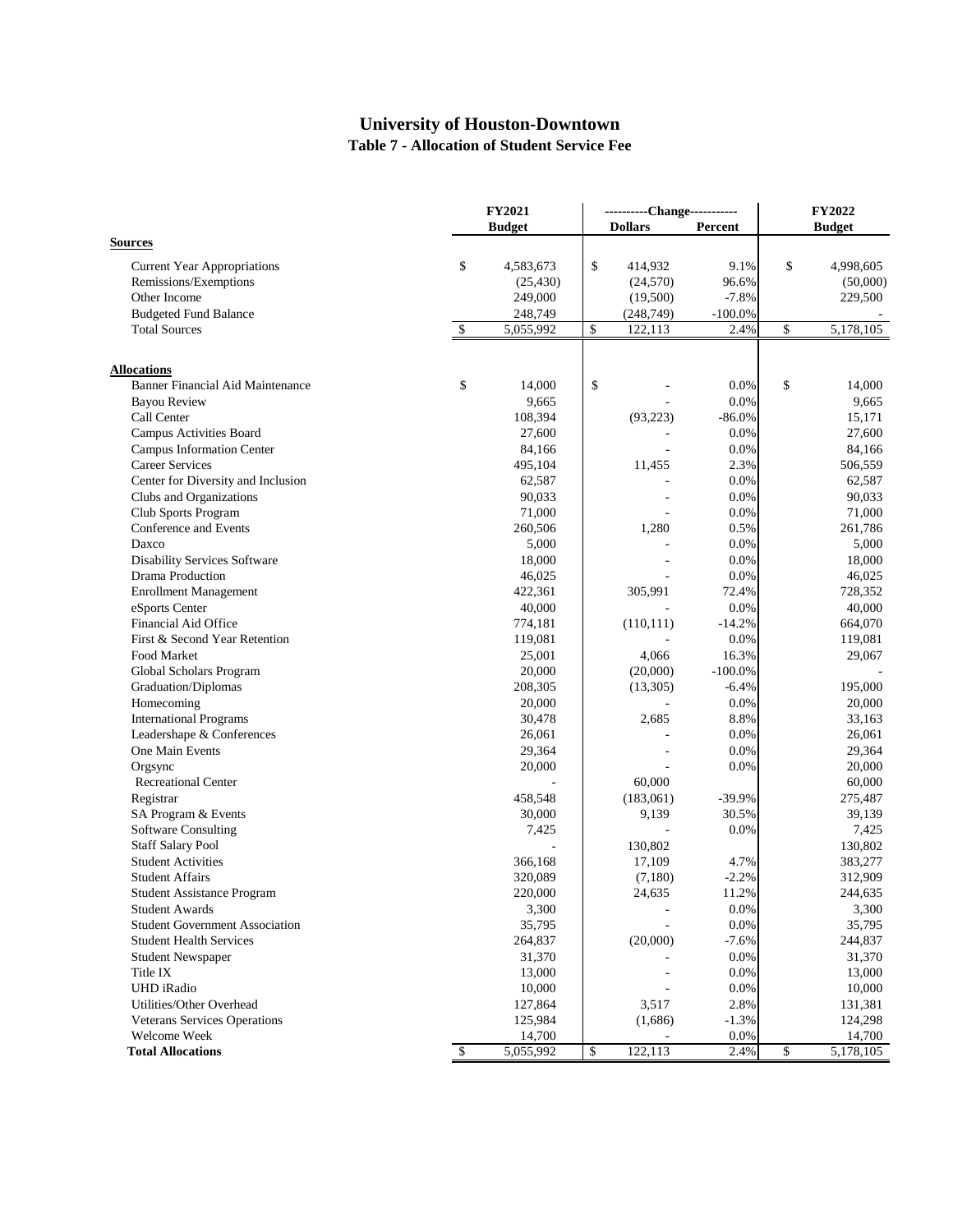# **University of Houston Table 7-B Allocation of University Center Fee**

|                                | <b>FY2021</b> |               |    | -Change----------- | <b>FY2022</b> |     |               |
|--------------------------------|---------------|---------------|----|--------------------|---------------|-----|---------------|
| <b>Sources</b>                 |               | <b>Budget</b> |    | <b>Dollars</b>     | Percent       |     | <b>Budget</b> |
| <b>Current Year Revenue</b>    | S.            | 1,166,723     | \$ | 56,930             | 4.9%          | \$. | 1,223,653     |
| Other Income                   |               | 26,000        |    | (10,000)           | $-38.5%$      |     | 16,000        |
| Remissions & Exemptions        |               | (28, 192)     |    | 192                | $-0.7\%$      |     | (28,000)      |
| <b>Budgeted Fund Balance</b>   |               | 137,094       |    | (137,094)          | $-100.0\%$    |     |               |
| <b>Total Sources</b>           |               | 1,301,625     | \$ | (89, 972)          | $-6.9\%$      | \$  | 1,211,653     |
| <b>Allocations</b>             |               |               |    |                    |               |     |               |
| Campus Information Center      | \$            | 38,135        | \$ | 11,275             | 29.6%         | \$  | 49,410        |
| <b>Enrollment Management</b>   |               | 116,005       |    | (75,683)           | $-65.2%$      |     | 40,322        |
| O'Kane Gallery                 |               | 125,430       |    | 12,480             | 9.9%          |     | 137,910       |
| <b>Recreational Center</b>     |               | 558,681       |    | 15,121             | 2.7%          |     | 573,802       |
| <b>Student Affairs</b>         |               | 104,876       |    | (53, 674)          | $-51.2%$      |     | 51,202        |
| <b>Student Health Services</b> |               | 186,000       |    |                    | $0.0\%$       |     | 186,000       |
| Utilities/Other OH             |               | 172,498       |    | 509                | 0.3%          |     | 173,007       |
| <b>Total Allocations</b>       | \$            | 1,301,625     | \$ | (89, 972)          | $-6.9\%$      | \$  | 1,211,653     |